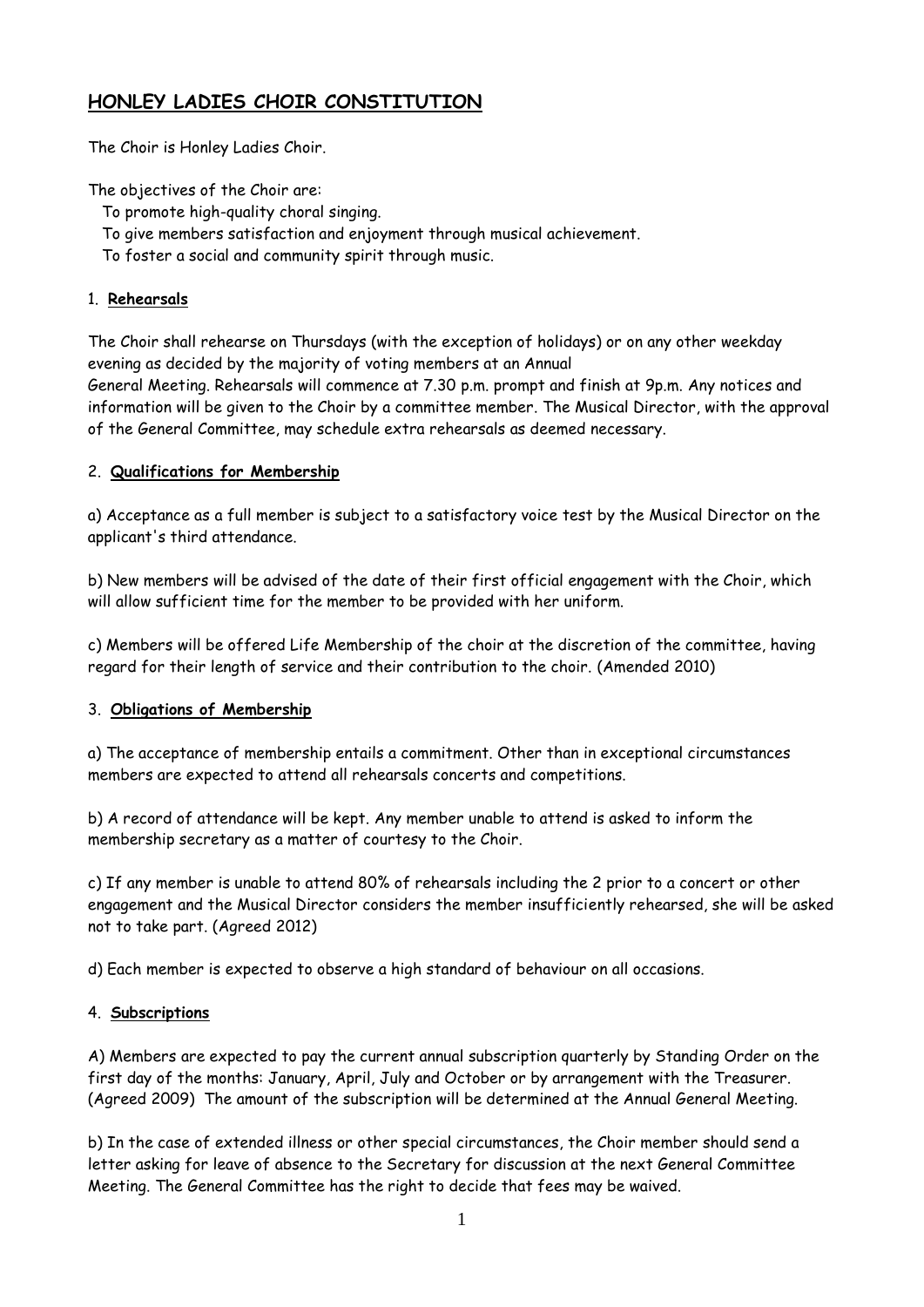#### 5. **Choir Property**

a) Uniforms, binders and music are at all times assets of the Choir. They are only ever on loan to members and must be kept in good condition.

b) Each new member is currently required to pay a deposit of £30 for their music and any apparel provided by the choir e.g. scarves etc. the amount variable annually and subject to being decided at the annual General Meeting. (Agreed 2009)

c) When a member leaves the Choir the deposit will be repaid subject to all items being returned in good condition. (Agreed 2009)

d) If a member is granted a sabbatical or is unable to attend rehearsals for more than 6 months her music and apparel should be returned and her deposit will be refunded. When the member returns to the Choir she should repay the deposit and her music and apparel will be returned. This requirement may be waived. (Agreed 2012)

#### 6. **Musical Content**

a) In all matters concerning the music sung by the Choir the decision of the Musical Director is final.

b) Decisions regarding guest artists for concerts and other engagements will be made jointly by the General Committee and the Musical Director. No decision regarding engagement, conditions of engagement or fees paid to guest artists or comperes shall be made without the agreement of the General Committee.

### **ADMINISTRATION OF THE CHOIR**

### 7. **Officers of the Choir**

The officers of the Choir will be: President - ex officio Chairman General Secretary Treasurer

### 8. **General Committee Members**

The General Committee will consist of six members of the Choir proposed and seconded by Choir members and elected at the Annual General Meeting.

### 9. Terms and Conditions of Office

a) Officers and committee members will serve for the period between one Annual General Meeting and the next. They must then stand down or submit themselves for re-election for any office or as an ordinary member for the following period.

b) Election of officers and committee members will be by a simple majority of full voting members in attendance at an Annual General Meeting. Only candidates nominated and seconded by full voting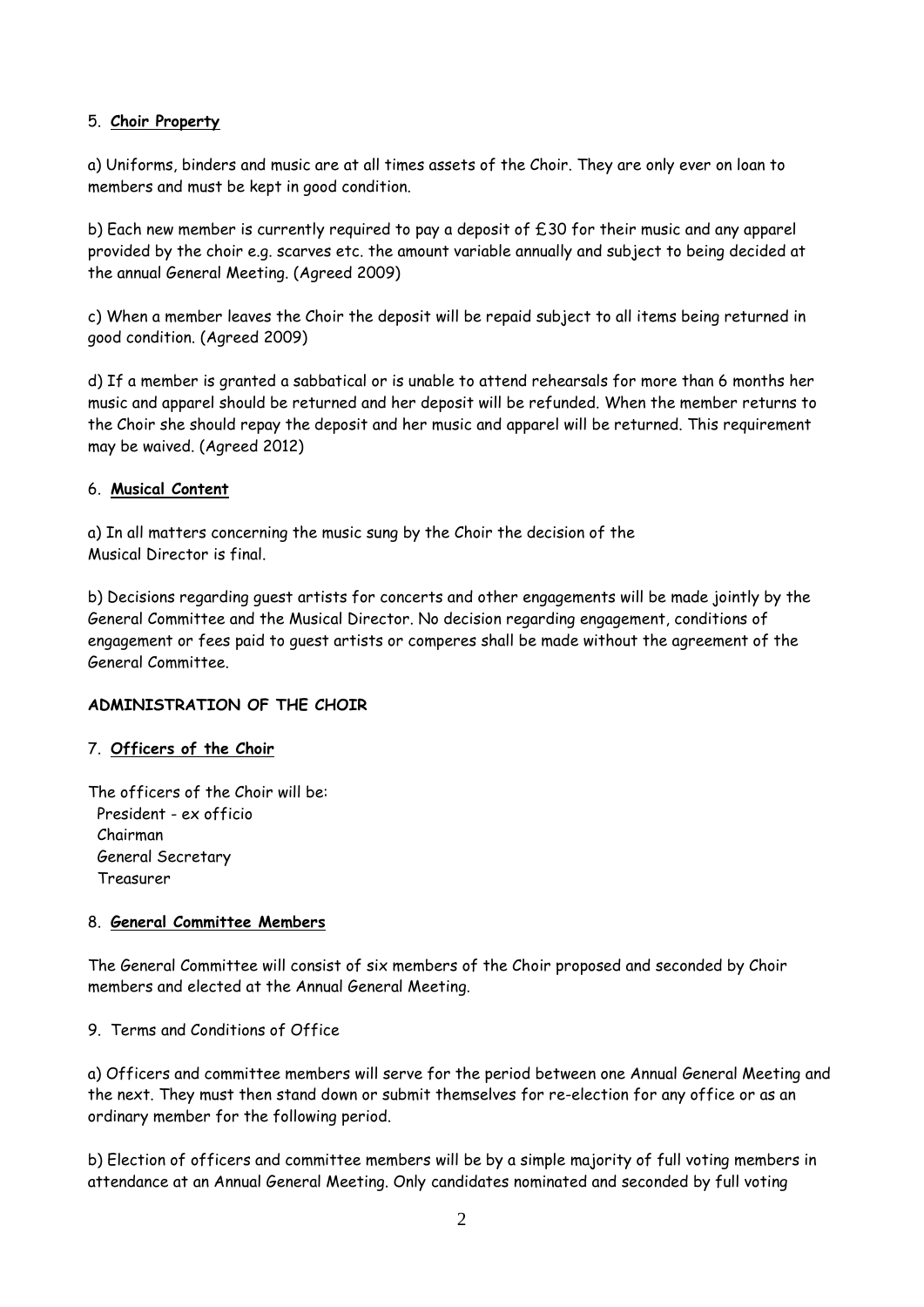members of the Choir will be eligible for election. The closing date for nominations will be 14 days prior to the Annual General Meeting.

c) In the event of insufficient nominations, late nominations will be accepted at the Annual General Meeting.

## 10. **Entitlement to Vote**

a) Any person accepted as a full member and who is not in arrears in respect of subscriptions payable at the time will be entitled to vote at an Annual General Meeting or an Extraordinary General Meeting.

b) The President, Musical Director and the Deputy Musical Director/ Accompanist or any other person receiving fees or other remuneration for their services to the Choir will not be entitled to vote.

c) The above condition does not apply to officers of the Choir who receive a fixed fee in respect of expenses.

## 11. **General Committee Meetings**

a) General Committee Meetings will be held monthly. The venue will be as agreed by the members of the General Committee.

b) In order to facilitate the business of the Choir, General Committee Meetings require a quorum of five officers or members. If the Chairman is absent a person will be elected to chair the meeting by the members present, always ensuring that a quorum exists.

c) An officer of the choir may convene an Emergency Committee Meeting, which should be quorate, in order to deal with an emergency issue.

### **Annual General Meetings**

a) An Annual General Meeting will be held within three months of the end of the financial year for the following purposes:

i) to approve the minutes of the previous Annual General Meeting.

ii) to receive a Chairman's report

- iii) to receive a Treasurer's report and adopt the accounts.
- iv) to receive a Secretary's report
- v) to receive a Musical Director's report.
- vi) to receive a President's report
- vii) the dissolution of the administration by the President
- viii) to appoint a President
- ix) to elect officers for the ensuing year
- x) to elect General Committee members for the ensuing year
- xi) to elect Section Leaders for the ensuing year
- xii) to appoint an Auditor if required.

xiii) to conduct any such business as may have been submitted by any member, who must have submitted the motion in writing to the Secretary at least fourteen days prior to the Annual General Meeting.

b) The General Committee shall convene the Annual General Meeting by giving notice to all members at